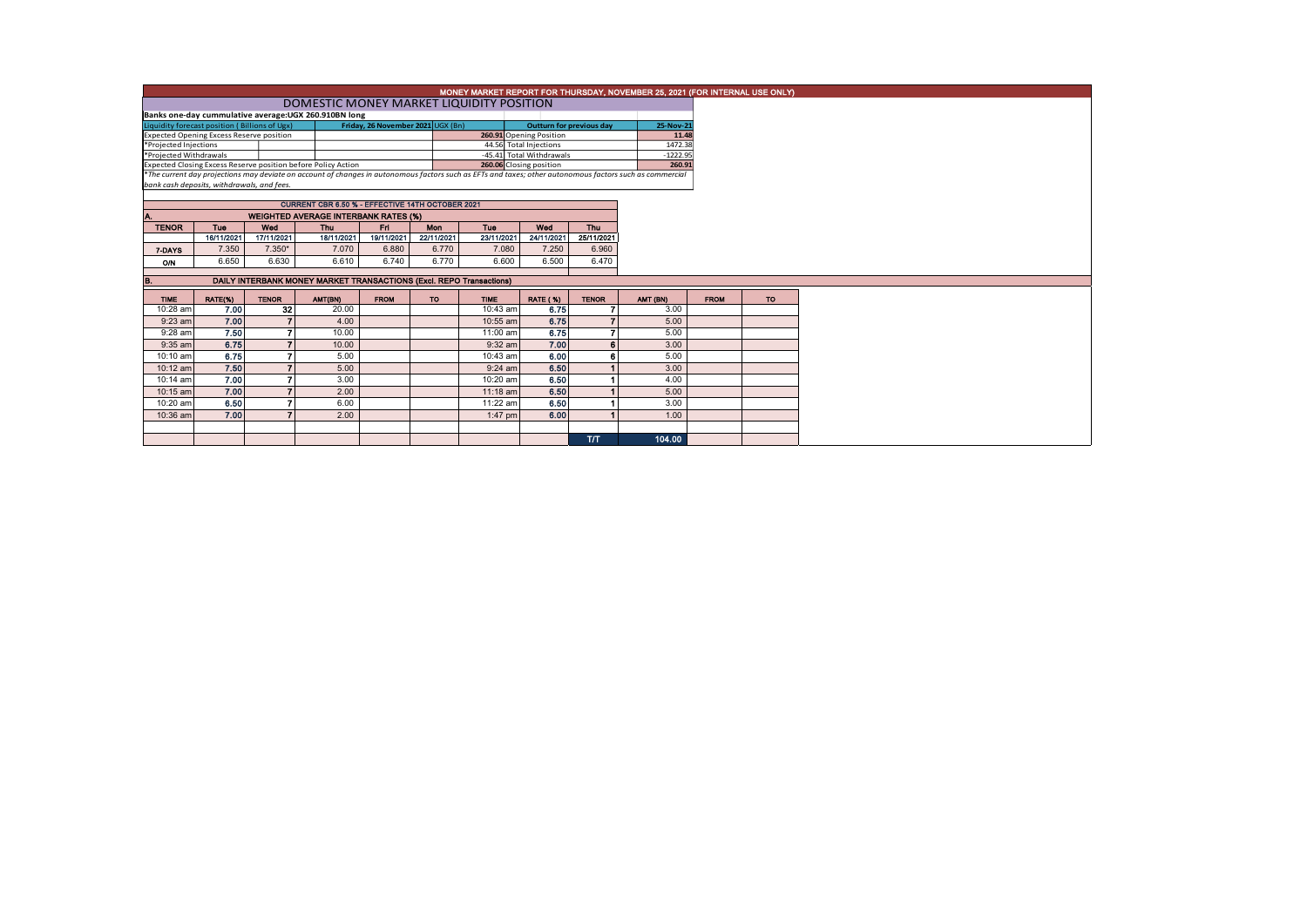| C.                                                                                                                                                                                                                                                                                                                                                                                                                         |                                                                        |                 |                                                                                            |                 |                                        |                                          |                  |                |              |                                |  |  |  |  |  |  |
|----------------------------------------------------------------------------------------------------------------------------------------------------------------------------------------------------------------------------------------------------------------------------------------------------------------------------------------------------------------------------------------------------------------------------|------------------------------------------------------------------------|-----------------|--------------------------------------------------------------------------------------------|-----------------|----------------------------------------|------------------------------------------|------------------|----------------|--------------|--------------------------------|--|--|--|--|--|--|
| <b>CBR AND THE 7- DAY WAR INTERBANK RATES</b><br>9.500<br>9.000<br>8.500<br>8.000<br>7.500<br>7.000<br>.<br>6.500<br>the colored<br>6.000<br>5.500<br>5.000<br>4.500<br>4.000<br>05/11/2021 08/11/2021 09/11/2021 10/11/2021 11/11/2021 12/11/2021 15/11/2021 16/11/2021 17/11/2021 18/11/2021 19/11/2021 22/11/2021 23/11/2021 24/11/2021 25/11/2021<br>• Overnight WAR -7-day WAR - CBR rate - Upper bound - Lower bound |                                                                        |                 |                                                                                            |                 |                                        |                                          |                  |                |              |                                |  |  |  |  |  |  |
| D.                                                                                                                                                                                                                                                                                                                                                                                                                         |                                                                        |                 | MONETARY POLICY OPERATIONS MATURITIES PROFILE: (02-DEC- 2021 TO 30-DEC- 2021)              |                 |                                        |                                          |                  |                |              |                                |  |  |  |  |  |  |
| <b>DATE</b>                                                                                                                                                                                                                                                                                                                                                                                                                | <b>THUR</b>                                                            | <b>THUR</b>     | <b>THUR</b>                                                                                | <b>THUR</b>     | <b>THUR</b>                            | <b>TOTAL</b>                             |                  |                |              |                                |  |  |  |  |  |  |
|                                                                                                                                                                                                                                                                                                                                                                                                                            | 02-Dec-21                                                              | 09-Dec-21       | 16-Dec-21                                                                                  | 23-Dec-21       | 30-Dec-21                              |                                          |                  |                |              |                                |  |  |  |  |  |  |
| <b>REPO</b>                                                                                                                                                                                                                                                                                                                                                                                                                | 888.11                                                                 | $\sim$          | ÷.                                                                                         | $\sim$          | $\sim$                                 | 888.11                                   |                  |                |              |                                |  |  |  |  |  |  |
| <b>REV REPO</b>                                                                                                                                                                                                                                                                                                                                                                                                            |                                                                        | $\sim$          | $\sim$                                                                                     | $\sim$          | $\sim$                                 |                                          |                  |                |              |                                |  |  |  |  |  |  |
| <b>BOU BILL/DEI</b>                                                                                                                                                                                                                                                                                                                                                                                                        | 180.00                                                                 | $\sim$          | 20.00                                                                                      | 14.00           | 30.00                                  | 244.00                                   |                  |                |              |                                |  |  |  |  |  |  |
| <b>TOTALS</b>                                                                                                                                                                                                                                                                                                                                                                                                              | 1,068.11                                                               | $\Delta \sim 1$ | 20.00                                                                                      | 14.00           | 30.00                                  | 1,132.11                                 |                  |                |              |                                |  |  |  |  |  |  |
|                                                                                                                                                                                                                                                                                                                                                                                                                            |                                                                        |                 | Total O/S Deposit Auction & BOU Bill balances held by BOU up to 04 AUGUST 2022: UGX 355 BN |                 |                                        |                                          |                  |                |              |                                |  |  |  |  |  |  |
|                                                                                                                                                                                                                                                                                                                                                                                                                            |                                                                        |                 | Total O/S Repo, Reverse Repo, BOU Bill balances held by BOU: UGX 1,243 BN                  |                 |                                        |                                          |                  |                |              |                                |  |  |  |  |  |  |
|                                                                                                                                                                                                                                                                                                                                                                                                                            | (EI) STOCK OF TREASURY SECURITIES                                      |                 |                                                                                            |                 | EII                                    | <b>MONETARY POLICY MARKET OPERATIONS</b> |                  |                |              |                                |  |  |  |  |  |  |
|                                                                                                                                                                                                                                                                                                                                                                                                                            | LAST TBIILS ISSUE DATE: 25-NOVEMBER--2021                              |                 |                                                                                            |                 | (VERTICAL REPOS, REV-REPOS & BOU BILL) |                                          |                  |                |              |                                |  |  |  |  |  |  |
|                                                                                                                                                                                                                                                                                                                                                                                                                            | On-the-run O/S T-BILL STOCKs (Bns-UGX)                                 |                 | 6,994.15                                                                                   | 26/11/2021      | OMO                                    | <b>ISSUE DATE</b>                        | <b>AMOUNT</b>    | <b>WAR</b>     | <b>RANGE</b> | <b>TENOR</b><br>$\overline{2}$ |  |  |  |  |  |  |
|                                                                                                                                                                                                                                                                                                                                                                                                                            | On-the-run O/S T-BONDSTOCKs(Bns-UGX)<br>TOTAL TBILL & TBOND STOCK- UGX |                 | 21,558.63<br>28,552.77                                                                     | 26/11/2021 REPO | <b>REPO</b>                            | 02-Nov<br>04-Nov                         | 128.00<br>408.50 | 6.500<br>6.500 |              | $\overline{7}$                 |  |  |  |  |  |  |
|                                                                                                                                                                                                                                                                                                                                                                                                                            |                                                                        |                 |                                                                                            |                 | <b>BOU BILL</b>                        | 04-Nov                                   | 135.27           | 7.012          |              | 28                             |  |  |  |  |  |  |
| O/S-Outstanding<br><b>MATURITY</b>                                                                                                                                                                                                                                                                                                                                                                                         | <b>TOTAL STOCK YTM (%)</b>                                             |                 | <b>CHANGE IN</b>                                                                           |                 | <b>BOU BILL</b>                        | 04-Nov                                   | 9.89             | 7.003          |              | 56                             |  |  |  |  |  |  |
|                                                                                                                                                                                                                                                                                                                                                                                                                            | (BN UGX)                                                               | AT CUT OFF*     | $NTM (+/4)$                                                                                |                 | <b>BOU BILL</b>                        | 04-Nov                                   | 59.97            | 7.452          |              | 84                             |  |  |  |  |  |  |
| 91                                                                                                                                                                                                                                                                                                                                                                                                                         | 132.18                                                                 | 6.505           | $-0.050$                                                                                   |                 | <b>REPO</b>                            | 05-Nov                                   | 68.00            | 6.500          |              | 6                              |  |  |  |  |  |  |
| 182                                                                                                                                                                                                                                                                                                                                                                                                                        | 437.38                                                                 | 8.701           | 0.201                                                                                      |                 | <b>REPO</b>                            | 08-Nov                                   | 169.00           | 6.500          |              | 3                              |  |  |  |  |  |  |
| 364                                                                                                                                                                                                                                                                                                                                                                                                                        | 6,424.59                                                               | 10.656          | 0.156                                                                                      |                 | <b>REPO</b>                            | 10-Nov                                   | 236.50           | 6.500          |              |                                |  |  |  |  |  |  |
| 2YR                                                                                                                                                                                                                                                                                                                                                                                                                        | 200.00                                                                 | 10.000          | $-1.500$                                                                                   |                 | <b>REPO</b>                            | $11-Nov$                                 | 616.00           | 6,500          |              |                                |  |  |  |  |  |  |
| 3YR                                                                                                                                                                                                                                                                                                                                                                                                                        | $\sim$                                                                 | 13.100          | 1.710                                                                                      |                 | <b>REPO</b>                            | 18-Nov                                   | 453.00           | 6.500          |              | $\overline{7}$                 |  |  |  |  |  |  |
| 5YR                                                                                                                                                                                                                                                                                                                                                                                                                        | 1,219.91                                                               | 13.000          | $-0.410$                                                                                   |                 | <b>REPO</b>                            | 19-Nov                                   | 114.00           | 6.500          |              | 3                              |  |  |  |  |  |  |
| 10YR                                                                                                                                                                                                                                                                                                                                                                                                                       | 10,109.18                                                              | 13.500          | $-0.239$                                                                                   |                 | <b>REPO</b>                            | 22-Nov                                   | 105.50           | 6.500          |              | 3                              |  |  |  |  |  |  |
| 15YR                                                                                                                                                                                                                                                                                                                                                                                                                       | 8,469.61                                                               | 15,500          | 1.410                                                                                      |                 | <b>REPO</b>                            | 23-Nov                                   | 348.00           | 6.500          |              | $\overline{2}$                 |  |  |  |  |  |  |
| <b>20YR</b>                                                                                                                                                                                                                                                                                                                                                                                                                | 1,559.93                                                               | 15.500          | $-0.450$                                                                                   |                 | <b>REPO</b>                            | 24-Nov                                   | 241.00           | 6.500          |              | $\overline{1}$                 |  |  |  |  |  |  |
|                                                                                                                                                                                                                                                                                                                                                                                                                            |                                                                        |                 | Cut OFF is the lowest price/ highest yield that satisfies the auction awarded amount.      |                 | <b>REPO</b>                            | 25-Nov                                   | 887.00           | 6.500          |              | $\overline{7}$                 |  |  |  |  |  |  |
|                                                                                                                                                                                                                                                                                                                                                                                                                            |                                                                        |                 |                                                                                            |                 | <b>BOU BILL</b>                        | 25-Nov                                   | 13.93            | 7.012          |              | 28                             |  |  |  |  |  |  |
|                                                                                                                                                                                                                                                                                                                                                                                                                            |                                                                        |                 |                                                                                            |                 | <b>BOU BILL</b>                        | 25-Nov                                   | 16.82            | 7.149          |              | 56                             |  |  |  |  |  |  |
|                                                                                                                                                                                                                                                                                                                                                                                                                            |                                                                        |                 |                                                                                            |                 | <b>BOU BILL</b>                        | 25-Nov                                   | 30.93            | 9.701          |              | 252                            |  |  |  |  |  |  |
|                                                                                                                                                                                                                                                                                                                                                                                                                            |                                                                        |                 |                                                                                            |                 |                                        | WAR-Weighted Average Rate                |                  |                |              |                                |  |  |  |  |  |  |